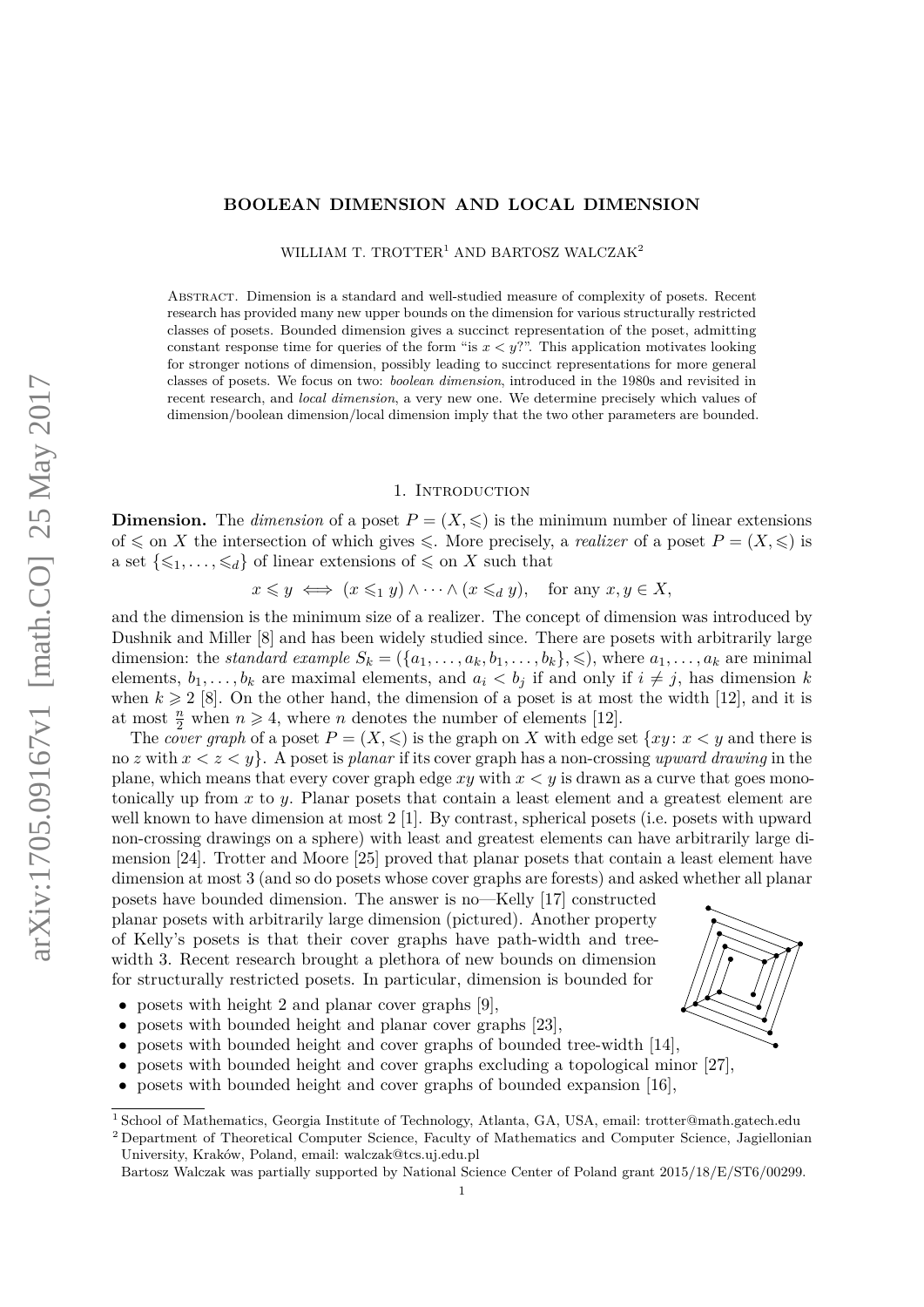- posets with cover graphs of path-width 2 [\[3\]](#page-5-11),
- posets with cover graphs of tree-width  $2 \lfloor 15 \rfloor$ ,
- posets with planar cover graphs excluding two incomparable chains of bounded length [\[13\]](#page-5-13).

**Boolean dimension.** The *boolean dimension* of a poset  $P = (X, \leq)$  is the minimum number of linear orders on X a boolean combination of which gives  $\leq$ . More precisely, a *boolean realizer* of P is a set  $\{\leq 1, \ldots, \leq d\}$  of linear orders on X for which there is a *d*-ary boolean formula  $\phi$  such that

<span id="page-1-0"></span>(1)  $x \leq y \iff \phi((x \leq_1 y), \dots, (x \leq_d y))$  for any  $x, y \in X$ ,

and the boolean dimension is the minimum size of a boolean realizer. The boolean dimension is at most the dimension, because a realizer is a boolean realizer for the formula  $\phi(\alpha_1, \ldots, \alpha_d)$  $\alpha_1 \wedge \cdots \wedge \alpha_d$ . Beware that the relation  $\leq$  defined by [\(1\)](#page-1-0) from arbitrary linear orders  $\leqslant_1, \ldots, \leqslant_d$ on *X* and formula  $\phi$  is not necessarily a partial order.

Boolean dimension was first considered by Gambosi, Nešetřil, and Talamo [\[10\]](#page-5-14) and by Nešetřil and Pudlák [\[22\]](#page-5-15). The definition above follows [22]. That in [\[10\]](#page-5-14) allows only formulas  $\phi$  of the form  $\phi(\alpha_1, \ldots, \alpha_d) = \alpha_i \wedge \psi(\alpha_1, \ldots, \alpha_{i-1}, \alpha_{i+1}, \ldots, \alpha_d)$  for some *i*. The purpose of this restriction is unclear—it guarantees antisymmetry but not transitivity of the relation  $\leq$  defined by [\(1\)](#page-1-0). Under that modified definition, it is proved in [\[10\]](#page-5-14) that boolean dimension *d* and dimension *d* are equivalent for  $d \in \{1, 2, 3\}$  $d \in \{1, 2, 3\}$  $d \in \{1, 2, 3\}$  (we redo that proof in section 2 with no restriction on  $\phi$ ). The standard examples  $S_k$  with  $k \geq 4$  have boolean dimension 4 [\[10\]](#page-5-14) (see section [2\)](#page-2-0). Easy counting shows that there are posets on *n* elements with boolean dimension *Θ*(log *n*) [\[22\]](#page-5-15). This is optimal—every *n*element poset has boolean dimension  $O(\log n)$  witnessed by a formula of length  $O(n^2 \log n)$  [\[22\]](#page-5-15).

Nešetřil and Pudlák [\[22\]](#page-5-15) asked whether boolean dimension is bounded for planar posets. It was proved already in [\[10\]](#page-5-14) that posets with height 2 and planar cover graphs have bounded boolean dimension. Spherical posets with a least element also have bounded boolean dimension [\[6\]](#page-5-16), contrary to ordinary dimension. This and the recent progress on dimension of structurally restricted posets have motivated revisiting boolean dimension in current research.

**Local dimension.** A *partial linear extension* of a partial order  $\leq$  on *X* is a linear extension of the restriction of  $\leq$  to some subset of *X*. A *local realizer* of *P* of *width d* is a set  $\{\leqslant_1, \ldots, \leqslant_t\}$  of partial linear extensions of  $\leq$  such that every element of *X* occurs in at most *d* of  $\leq_1, \ldots, \leq_t$  and

<span id="page-1-1"></span>(2)  $x \leq y \iff \text{there is no } i \in \{1, \ldots, t\} \text{ with } x >_i y, \text{ for any } x, y \in X.$ 

The *local dimension* of *P* is the minimum width of a local realizer of *P*. Thus, instead of the size of a local realizer, we bound the number of times any element of *X* occurs in it. A set of linear extensions of  $\leq$  is a local realizer if and only if it is a realizer. In particular, the local dimension is at most the dimension. For arbitrary partial linear extensions  $\leqslant_1, \ldots, \leqslant_t$  of  $\leqslant$  on subsets of X, the relation  $\leq$  defined by [\(2\)](#page-1-1) is not necessarily a partial order—it may fail to be antisymmetric or transitive. It is antisymmetric, for example, if one of  $\leqslant_1, \ldots, \leqslant_t$  is a linear extension of  $\leqslant$  on *X*.

The concept of local dimension was proposed very recently by Ueckerdt [\[26\]](#page-5-17) and originates from concepts studied in [\[4,](#page-5-18) [19\]](#page-5-19). Ueckerdt [\[26\]](#page-5-17) also noticed that the standard examples  $S_k$  with  $k \geqslant 3$  have boolean dimension 3.

**Results.** Extending the results on boolean dimension from [\[10\]](#page-5-14), for each *d*, we determine whether posets with dimension/boolean dimension/local dimension *d* have the other two parameters bounded or unbounded. Here is the full picture:

- <span id="page-1-2"></span>**A.** Boolean dimension *d* and dimension *d* are equivalent for  $d \in \{1, 2, 3\}$  [\[10\]](#page-5-14)*.*
- **B.** *Local dimension d and dimension d are equivalent for*  $d \in \{1, 2\}$ *.*
- **C.** The standard examples  $S_k$  have boolean dimension 4 when  $k \geq 4$  [\[10\]](#page-5-14)*, local dimension* 3 *when*  $k \geq 3$  [\[26\]](#page-5-17)*, and dimension*  $k$  *when*  $k \geq 2$  [\[8\]](#page-5-0)*.*
- **D.** *There are posets with boolean dimension* 4 *and unbounded local dimension.*
- **E.** *Posets with local dimension* 3 *have bounded boolean dimension.*
- <span id="page-1-3"></span>**F.** *There are posets with local dimension* 4 *and unbounded boolean dimension.*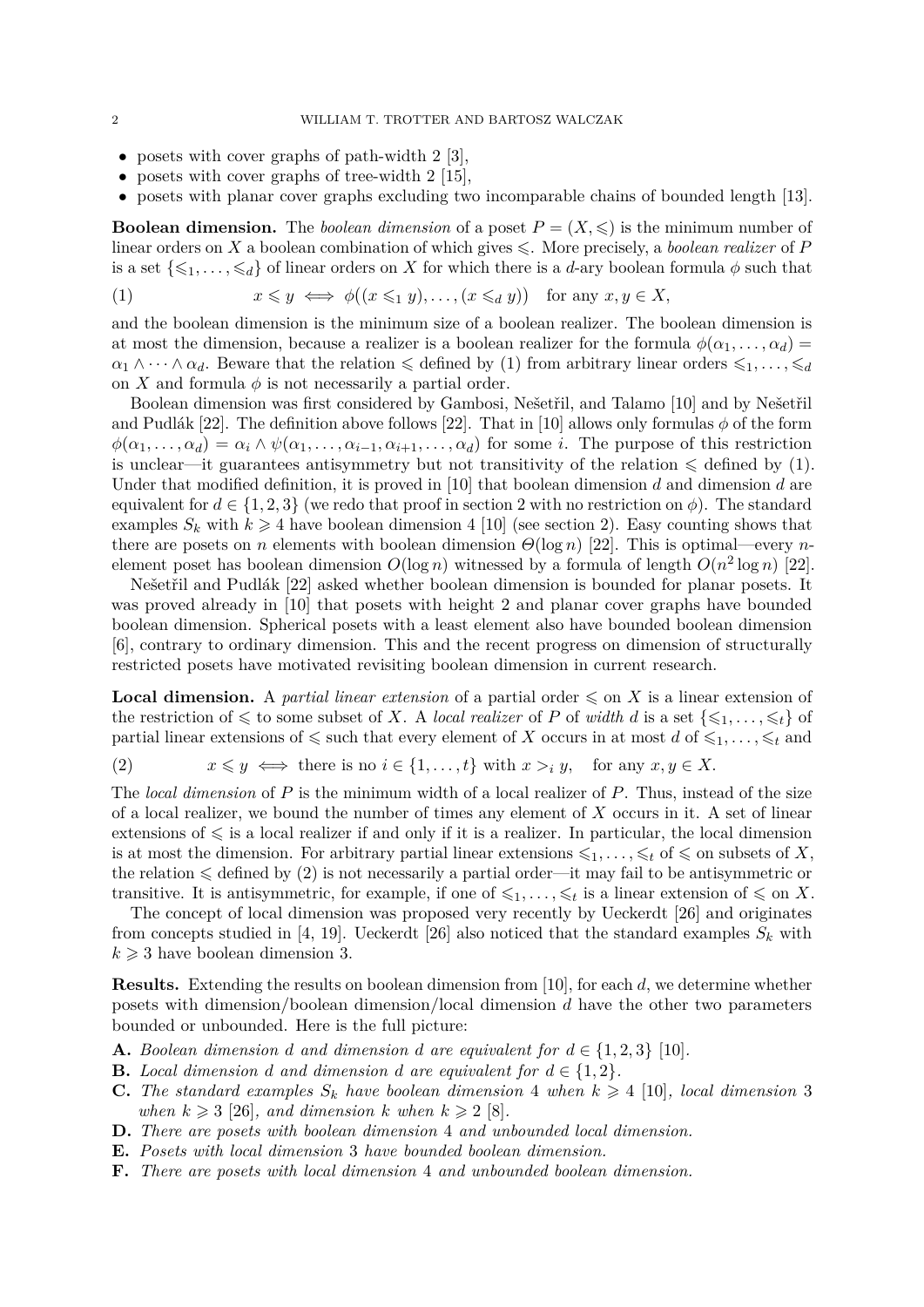We present proofs of [A–](#page-1-2)[F](#page-1-3) in the next section.

Other new results concern boolean dimension and local dimension of structurally restricted posets. In particular, posets with cover graphs of bounded path-width have bounded boolean dimension [\[21\]](#page-5-20) and bounded local dimension [\[2\]](#page-5-21), while local dimension is unbounded for posets with cover graphs of tree-width 3 [\[2,](#page-5-21) [5\]](#page-5-22) and for planar posets [\[5\]](#page-5-22). It remains open whether boolean dimension is bounded for posets with cover graphs of bounded tree-width (in particular, tree-width 3) and for planar posets. There are *n*-element posets with local dimension  $\Theta(\sqrt{n})$  [\[2\]](#page-5-21), and conceivably the right bound is  $(\frac{1}{2} - o(1))n$ .

#### 2. Proofs

#### <span id="page-2-0"></span>**A.** Boolean dimension *d* and dimension *d* are equivalent for  $d \in \{1, 2, 3\}$ .

*Proof.* We basically repeat the argument given in [\[10\]](#page-5-14) but avoiding the restriction on functions  $\phi$  imposed therein. Let  $P = (X, \leqslant)$  be a poset with boolean dimension *d* and  $\{\leqslant_1, \ldots, \leqslant_d\}$  be its boolean realizer for a formula  $\phi$ . Reflexivity of  $\leq$  implies  $\phi(1,\ldots,1) = 1$ . Without loss of generality, assume  $\phi(\alpha) = 0$  when  $\phi(\alpha)$  is never used by [\(1\)](#page-1-0). This and antisymmetry of  $\leq$  imply  $\phi(\alpha) = 0$  or  $\phi(\overline{\alpha}) = 0$  for every  $\alpha \in \{0,1\}^d$ . In particular,  $\phi(\alpha) = 1$  for at most half of the tuples  $\alpha$ . If  $d = 1$ , then  $\phi(1) = 1$  and  $\phi(0) = 0$ , so  $\{\leq 1\}$  is a realizer of *P*. This shows that boolean dimension 1 and dimension 1 are equivalent.

Now, let  $d \in \{2,3\}$ . If  $\phi(\alpha) = \phi(\overline{\alpha}) = 0$  for at most one pair  $\alpha, \overline{\alpha}$  (as it is for  $d = 2$ ), then the strict partial order  $\prec$  on *X* defined by  $x \prec y \iff ((x \leq_1 y), \ldots, (x \leq_d y)) = \alpha$  for distinct  $x, y \in X$  is a transitive orientation of the incomparability graph of *P*, so *P* has dimension at most 2 [\[8,](#page-5-0) Theorem 3.61]. This shows that boolean dimension 2 and dimension 2 are equivalent.

For  $d = 3$ , to complete the proof that boolean dimension 3 and dimension 3 are equivalent, we consider the three cases (up to symmetry) in which  $\phi(\alpha) = 1$  for at most two tuples  $\alpha$ .

- 1. If  $\phi(\alpha) = 1$  for  $\alpha = (1, 1, 1)$  only, then  $\{\leq 1, \leq 2, \leq 3\}$  is a realizer of *P*.
- 2. If  $\phi(\alpha) = 1$  for  $\alpha \in \{(1, 1, 0), (1, 1, 1)\}$  only, then  $\{\leq 1, \leq 2\}$  is a realizer of *P*.
- 3. If  $\phi(\alpha) = 1$  for  $\alpha \in \{(0, 0, 1), (1, 1, 1)\}$  only, then the strict partial order  $\prec$  on *X* defined by  $x \prec y \iff ((x \leq_1 y) \land (x \geq_2 y))$  for distinct  $x, y \in X$  is a transitive orientation of the incomparability graph of *P*, so *P* has dimension at most 2 [\[8,](#page-5-0) Theorem 3.61].

### **B.** *Local dimension d and dimension d are equivalent for*  $d \in \{1, 2\}$ *.*

*Proof.* If a poset  $P = (X, \leqslant)$  has local dimension 1, then a local realizer of P of width 1 must consist of a single full linear order on X, because antisymmetry of  $\leq$  requires that every pair  $x, y \in X$  occurs in at least one partial linear extension.

Now, let  $P = (X, \leqslant)$  be a poset with local dimension 2, and consider a local realizer of P of width 2. If  $x, y \in X$  are incomparable in  $\leq$ , then both occurrences of x and y are in the same two partial linear extensions, where  $x < y$  in one and  $x > y$  in the other. Therefore, the subposet of *P* induced on every connected component *C* of the incomparability graph of *P* is witnessed by two partial linear extensions, which restricted to *C* form a realizer of that subposet. These realizers stacked according to the order  $\leq$  form a realizer of *P* of size 2.

**C.** The standard examples  $S_k$  have boolean dimension 4 when  $k \geq 4$ , local dimension 3 when  $k \geq 3$ *, and dimension*  $k$  *when*  $k \geq 2$ *.* 

*Proof.* It was observed in [\[10\]](#page-5-14) that the standard example  $S_k$  has boolean dimension 4 (when  $k \ge 4$ , witnessed by the formula  $\phi(\alpha) = \alpha_1 \wedge \alpha_2 \wedge (\alpha_3 \vee \alpha_4)$  and the following four linear orders:

$$
a_1 < \cdots < a_k < b_1 < \cdots < b_k
$$
,  $b_1 < a_1 < \cdots < b_k < a_k$ ,  
\n $a_k < \cdots < a_1 < b_k < \cdots < b_1$ ,  $b_k < a_k < \cdots < b_1 < a_1$ .

Ueckerdt [\[26\]](#page-5-17) observed that  $S_k$  has local dimension 3 (when  $k \geq 3$ ), witnessed by the two linear extensions above on the left and  $k$  partial linear extensions each of the form  $b_i < a_i$ .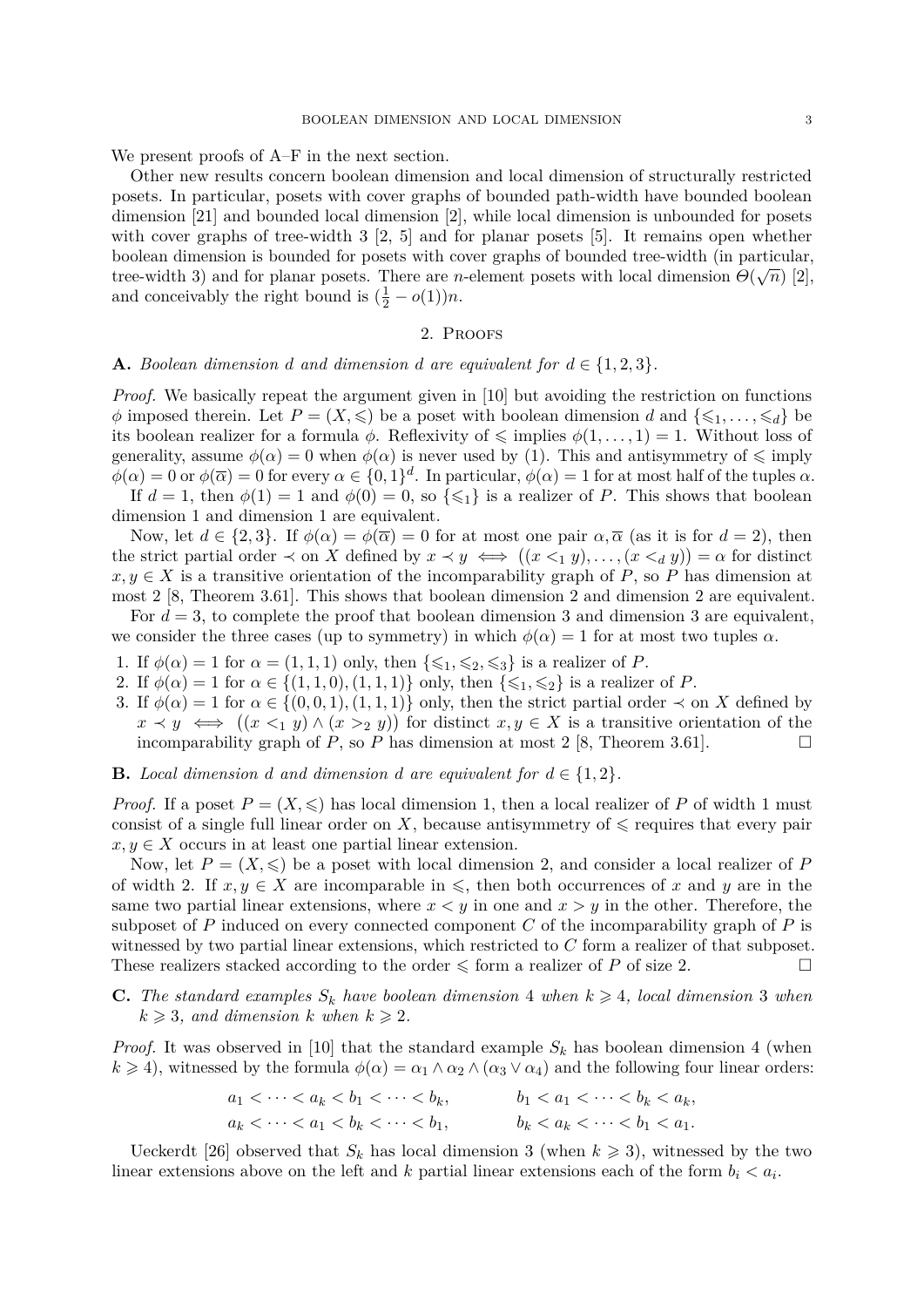Only one pair  $a_i, b_i$  can be ordered as  $b_i < a_i$  in a single linear extension, so the dimension of  $S_k$  is at least *k*. A realizer of size exactly *k* can be constructed easily when  $k \geq 2$ , see [\[8\]](#page-5-0).  $\square$ 

## **D.** *There are posets with boolean dimension* 4 *and unbounded local dimension.*

*Proof.* Another well-known construction of posets with arbitrarily large dimension involves incidence posets of complete graphs:  $P_n = (V \cup E, \leqslant),$  where  $V = \{v_1, \ldots, v_n\}$  are the minimal elements,  $E = \{v_1v_2, v_1v_3, \ldots, v_{n-1}v_n\}$  are the maximal elements, and the only comparable pairs are  $v_i < v_i v_j$  and  $v_j < v_i v_j$  for  $i \neq j$ . The dimension of  $P_n$  is at least  $\log_2 \log_2 n$  [\[8,](#page-5-0) Theorem 4.22]. The boolean dimension of  $P_n$  is at most 4, witnessed by the formula  $\phi(\alpha) = (\alpha_1 \wedge \alpha_2) \vee (\alpha_3 \wedge \alpha_4)$ and the following four linear orders:

> $A_1 \leq \cdots \leq A_n$ , where each  $A_i$  has form  $v_i \leq v_i v_{i+1} \leq \cdots \leq v_i v_n$ ,  $B_n < \cdots < B_1$ , where each  $B_i$  has form  $v_i < v_i v_n < \cdots < v_i v_{i+1}$ ,  $C_1 < \cdots < C_n$ , where each  $C_i$  has form  $v_i < v_1v_i < \cdots < v_{i-1}v_i$ ,  $D_n < \cdots < D_1$ , where each  $D_i$  has form  $v_i < v_{i-1}v_i < \cdots < v_1v_i$ .

The local dimension of  $P_n$  is unbounded as  $n \to \infty$ . For suppose  $P_n$  has a local realizer of width *d*. Enumerate the occurrences of each element of  $V \cup E$  in the local realizer from 1 to (at most) *d*. Each triple  $v_i v_j v_k$  ( $i < j < k$ ) can be assigned a color  $(p, q)$  so that  $v_i v_k < v_j$  in a partial linear extension containing the *p*th occurrence of  $v_j$  and the *q*th occurrence of  $v_i v_k$ . By Ramsey's theorem, if *n* is large enough compared to *d*, then there is a quadruple  $v_i v_j v_k v_\ell$  $(i < j < k < \ell)$  with all four triples of the same color  $(p, q)$ . It follows that the *p*th occurrences of  $v_j$  and  $v_k$  and the *q*th occurrences of  $v_i v_\ell$ ,  $v_i v_k$ , and  $v_j v_\ell$  are all in the same partial linear extension, which therefore contains a cycle  $v_i < v_i v_\ell < v_i v_k < v_i v_k < v_j$ , a contradiction.

### **E.** *Posets with local dimension* 3 *have bounded boolean dimension.*

*Proof.* Let  $P = (X, \leqslant)$  be a poset with a local realizer of width 3 consisting of partial linear extensions that we call *gadgets*. We construct a boolean realizer  $\{\leq \,^*, \leq 1, \leq'_1, \ldots, \leq_d, \leq'_d\}$  for a formula of the form  $\alpha^* \wedge (\alpha_1 \vee \alpha_1') \wedge \cdots \wedge (\alpha_d \vee \alpha_d')$ . The order  $\leq^*$  is an arbitrary linear extension of  $\leq$  on X. Each pair of orders  $\leq_i, \leq'_i$  is defined by  $X_1 \leq_i \cdots \leq_i X_t$  and  $X_t \leq'_i \cdots \leq'_i X_1$ , where  $\{X_1, \ldots, X_t\}$  is some partition of *X* into *blocks* such that every block  $X_j$  is completely ordered by some gadget and that order is inherited by  $\leq_i$  and  $\leq'_i$ . Then, we have  $x < y$  for the relation  $\leq$  defined by [\(1\)](#page-1-0) if and only if  $x <^* y$  and  $x < y$  in every block containing both x and y. It remains to construct a bounded number of partitions of *X* into blocks so that for any  $x, y \in X$ , if  $x <^* y$  and  $x > y$  in some gadget, then  $x > y$  in some block in at least one of the partitions.

Without loss of generality, assume that each element  $x \in X$  has exactly 3 occurrences in the gadgets—enumerate them as  $x^1, x^2, x^3$  according to a fixed order of the gadgets. For each  $p \in \{1, 2, 3\}$ , form a partition of *X* by restricting every gadget to elements of the form  $x^p$ . These three partitions witness all comparabilities of the form  $x^p > y^p$  within gadgets.

Now, let *G* be a graph on *X* where  $xy$  (with  $x <^* y$ ) is an edge if and only if  $x^p > y^q$  ( $p \neq q$ ) in some gadget. Thus *G* is a subgraph of the incomparability graph of *P*. Suppose  $\chi(G) > 38$ . It follows that *G* has an edge *uv* such that  $\chi(G[X_{uv}]) \geq 19$ , where  $X_{uv} = \{x \in X : u \leq^* x \leq^* v\}$  [\[20,](#page-5-23) Lemma 2.1]. Let  $X_u = \{x \in X_{uv} : u \nleq x\}$  and  $X_v = \{x \in X_{uv} : x \nleq v\}$ . Thus  $X_{uv} = X_u \cup X_v$ , as  $u \nless v$ . Let a color of  $x \in X_u$  be a quadruple  $(p, q, r, s)$  with  $p < q$  and  $r < s$ , where either  $x^p < u^q$ and  $x^r > u^s$  or  $x^p > u^q$  and  $x^r < u^s$  in some gadgets. There are 9 possible colors (quadruples). The coloring of  $G[X_u]$  thus obtained is proper—whenever  $x, y \in X_u$  have the same color,  $x^p$  and  $y^p$  are in the same gadget, as well as  $x^r$  and  $y^r$  are in the same gadget; this contradicts the fact that the edge *xy* of *G* is witnessed by some  $x^i$  and  $y^j$  with  $i \neq j$  occurring in the same gadget (this is where we use the bound 3 on the number of occurrences). Thus  $\chi(G[X_u]) \leq 9$ , and similarly  $\chi(G[X_v]) \leq 9$ , which yields  $\chi(G[X_{uv}]) \leq 18$ . This contradiction shows  $\chi(G) \leq 38$ .

Let *c* be a proper 38-coloring of *G*. For  $1 \leqslant p < q \leqslant 3$  and any distinct colors *a, b,* form a partition of *X* by restricting every gadget to elements of the form  $x^p$  with  $c(x) = a$  and  $y^q$  with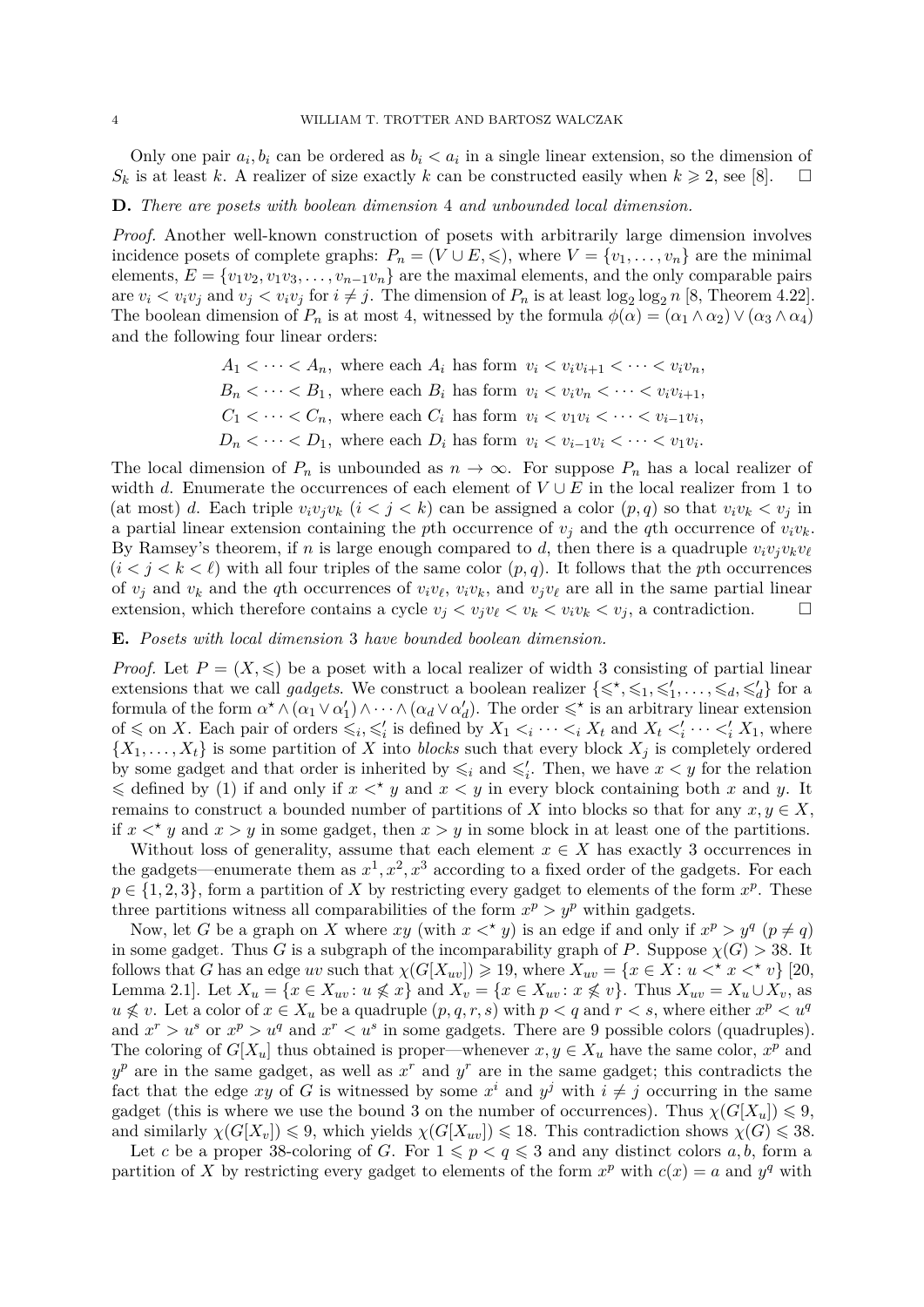$c(y) = b$  (adding singletons if necessary to obtain a full partition of X). The 4218 partitions thus obtained have the desired property. The resulting boolean realizer of *P* has size 8443.  $\square$ 

#### **F.** *There are posets with local dimension* 4 *and unbounded boolean dimension.*

*Proof.* When  $(V, E)$  is an acyclic digraph,  $v \in V$ , and  $X, Y \subseteq V$ , let  $E(X, v) = \{xv \in E : x \in X\}$ ,  $E(v, Y) = \{vy \in E : y \in Y\}$ , and  $E(X, Y) = \{xy \in E : x \in X \text{ and } y \in Y\}$  (*xy* denotes a directed edge from *x* to *y*). For every  $k \ge 1$ , we construct an acyclic digraph  $G = (V, E)$  with  $\chi(G) > k$ , a poset  $P = (E, \leqslant)$ , and a local realizer  $\{\leqslant_A, \leqslant_B\} \cup \{\leqslant_v : v \in V\}$  of P of width 4, where

- <span id="page-4-0"></span>(i)  $\leq A$  is a linear extension of  $\leq$  on *E* such that  $E(V, v) <sub>A</sub> E(v, V)$  for every  $v \in V$ ,
- (ii)  $\leq B$  is a linear extension of  $\leq$  on *E* such that  $E(V, v) < B E(v, V)$  and  $E(v, V)$  occurs as a contiguous block in  $\leq_B$  for every  $v \in V$ ,
- <span id="page-4-1"></span>(iii)  $\leq v$  is a *gadget*—a partial linear extension of the form  $E(v, V) < v E(V, v)$  for every  $v \in V$ .

The construction is an adaptation of the well-known construction of triangle-free graphs with arbitrarily large chromatic number from [\[7,](#page-5-24) [18\]](#page-5-25). For  $k = 1$ , let  $V = \{u, v\}$ ,  $E = \{uv\}$ , and  $\leq A, \leq B, \leq u, \leq v$  be trivial orders on *E*. Now, suppose that  $k \geq 2$  and the construction can be performed for  $k - 1$ . Let  $r$  be the number of vertices in that construction,  $s = k(r - 1) + 1$ , and  $n = \binom{s}{r}$ <sup>s</sup><sub>r</sub>). For  $1 \leq i \leq n$ , let  $G^i = (V^i, E^i)$ ,  $P^i = (E^i, \leq i)$ , and  $\{\leqslant^i_A, \leqslant^i_B\} \cup \{\leqslant^i_v : v \in V^i\}$ be separate instances of the construction for  $k-1$ . Let  $X = \{x_1, \ldots, x_s\}$  be yet a separate set of *s* vertices. Let  $X^1, \ldots, X^n$  be the *r*-element subsets of *X*. Let  $V = X \cup V^1 \cup \cdots \cup V^n$  and  $E = \bigcup_{i=1}^{n} (\{x_1^i v_1^i, \dots, x_r^i v_r^i\} \cup E^i)$ , where

- $x_1^i, \ldots, x_r^i$  are the vertices in  $X^i$  in the same order as in the sequence  $x_1, \ldots, x_s$ ,
- $v_1^i, \ldots, v_r^i$  are the vertices in  $V^i$  ordered so that  $E^i(v_1^i, V^i) <^i_B \cdots <^i_B E^i(v_r^i, V^i)$ .

Let  $G = (V, E)$ . Clearly, *G* is an acyclic digraph. The assumption that  $\chi(G^i) > k - 1$  for all *i* implies  $\chi(G) > k$  [\[7,](#page-5-24) [18\]](#page-5-25). Indeed, in any proper *k*-coloring of *G*, at least one of the sets  $X^i$ would be monochromatic, which would yield  $\chi(G^i) \leq k - 1$ , a contradiction. For  $1 \leq j \leq s$ , let  $N_j = \{v \in V : x_j v \in E\}$ . Let  $\leq A$  and  $\leq B$  be linear orders on *V* such that

- $E(X^1, V^1) <_A E^1 <_A \cdots <_A E(X^n, V^n) <_A E^n$  and the restriction of  $\leq_A$  to each  $E^i$  is  $\leq_A^i$ ,
- $E(x_1, V) \leq_B E(N_1, V) \leq_B \cdots \leq_B E(x_s, V) \leq_B E(N_s, V).$

The latter property implies that the restriction of  $\leq_B$  to each  $E^i$  is  $\leq_B^i$ . Finally, for every  $x \in X$ , let  $\leq x$  be a new gadget on  $E(x, V)$ , and for  $v \in V^i$  and  $1 \leqslant i \leqslant n$ , let  $\leqslant_v$  be  $\leqslant_v^i$  with  $E(X, v)$ (which is just one edge) added on top. This guarantees properties [\(i\)–](#page-4-0)[\(iii\).](#page-4-1) Let  $\leq$  be the relation on *E* defined from  $\{\leqslant_A,\leqslant_B\} \cup \{\leqslant_v : v \in V\}$  by [\(2\)](#page-1-1). It follows that the restriction of  $\leqslant$  to each  $E^i$  is  $\leq$ <sup>*i*</sup>. It remains to show that the relation  $\leq$  is a partial order, so that  $P = (E, \leqslant)$  is a poset and  $\{\leq A, \leq B\} \cup \{\leq v : v \in V\}$  is its local realizer.

Reflexivity and antisymmetry of  $\leq$  are clear. For transitivity, suppose  $e, f, g \in E$ ,  $e < f$ , and  $f < g$ , but  $e \not\leq g$ . The assumption that  $e < f$  and  $f < g$  implies  $e < A$   $f < A$   $g$  and  $e < B$   $f < g$   $g$ . Since  $e \nleq g$ , the edges *e* and *g* must occur as  $e > g$  in some gadget. We consider four cases.

- 1. If  $e, g \in E^i$  for some *i*, then the definition of  $\leqslant_A$  implies  $f \in E^i$ , so  $e \leqslant^i f \leqslant^i g$ . This and the assumption that  $e \not\leq g$  contradict the fact that  $\leqslant^i$  is the restriction of  $\leqslant$  to  $E^i$ .
- 2. If  $e, g \in E(x, V)$  for some  $x \in X$ , then the definition of  $\leq_B$  implies  $f \in E(x, V)$ . This yields  $e \leq x \leq f \leq x$  *g*, and the only gadget containing both *e* and *g* fails to witness  $e \nleq g$ .
- 3. If  $e = x_j v$  and  $g = uv$  for some  $x_j \in X$  and  $u, v \in V \setminus X$ , then  $u, v \in V^i$  for some *i*. The definition of *E* implies that there is an edge  $x_j u \in E$ , where  $j' < j$ , and therefore  $g \in E(N_{j'}, V) \leq_B E(x_j, V) \ni e$ , a contradiction.
- 4. If  $e = x_j v$  and  $g = v w$  for some  $x_j \in X$  and  $v, w \in V \setminus X$ , then  $v, w \in V^i$  for some *i*. The definitions of  $\leq_A$  and  $\leq_B$  imply

$$
f \in (E(X^i, V^i) \cup E^i) \cap (E(x_j, V) \cup E(N_j, V)) = \{x_j v\} \cup E(v, V^i).
$$

This yields  $e \leq v \leq f \leq v \leq g$ , and the only gadget containing both *e* and *g* fails to witness  $e \not\leq g$ .